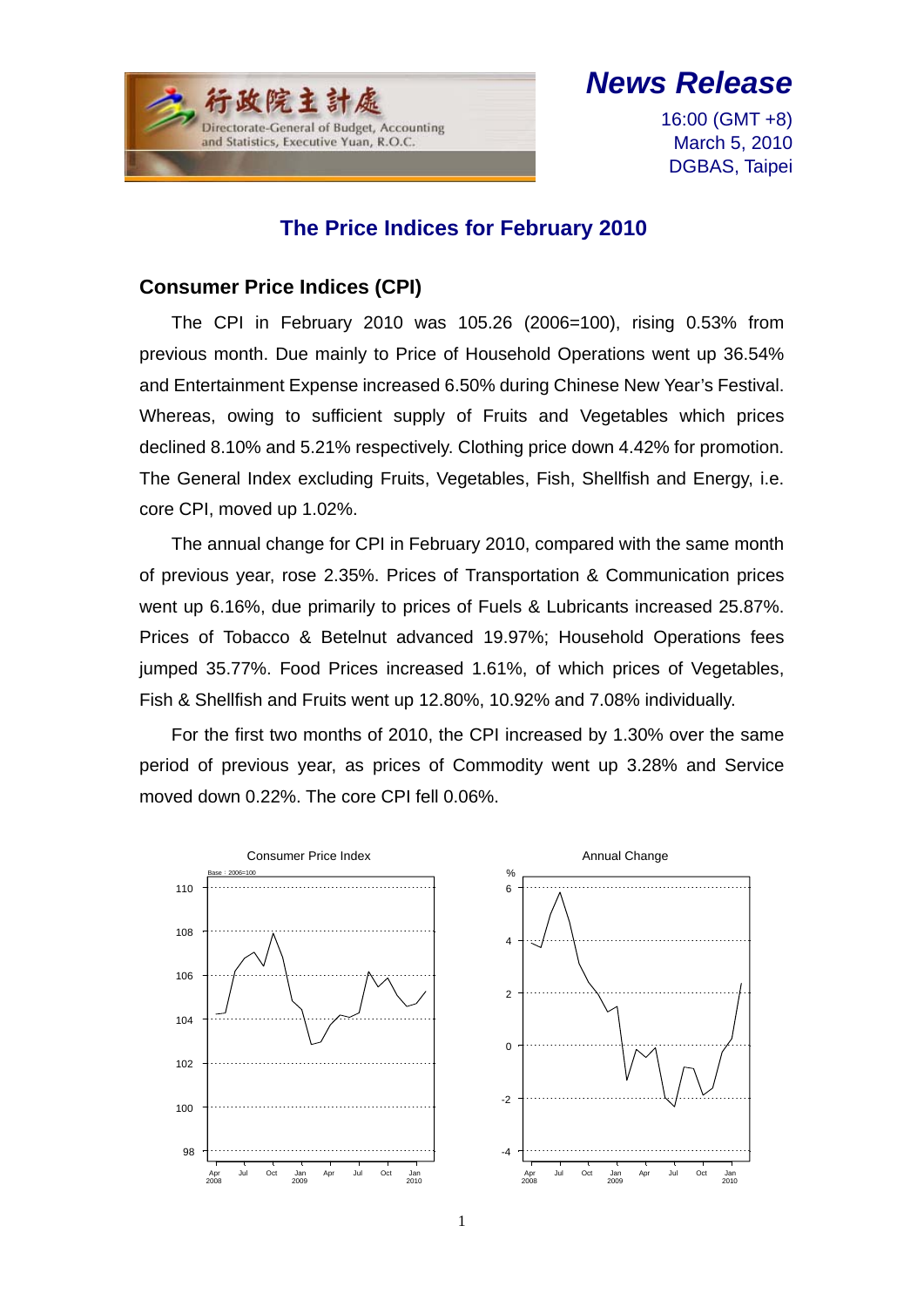#### **CPI-Living Necessaries**

The CPI-Living Necessaries was compiled basing on 424 CPI items. There are three kinds of CPI-Living Necessaries: Category A includes prices of Food, Water, Electricity & Gas Supply of Housing and Fuels & Lubricants of Transportation (190 items and 33.0% weights of CPI). Category B covers Category A and Education & Entertainment prices (244 items and 50.2% weights of CPI). Category C is the daily necessities, such as Food, Clothing, Water, Electricity & Gas, Fuels & Lubricants, Medical Care Services, and some items fall under segments of Communication and Personal Care Services (239 items and 42.7% weights of CPI).

The CPI-Living Necessaries in February 2010, compared with the previous month: Index of Category A was 109.51 (2006=100), declined 0.82%, Category B was 106.97, increased 0.20% and Category C was 107.42, moved down 0.84%.

#### **Wholesale Price Indices (WPI)**

The WPI in February 2010 was 106.20 (2006=100), increasing 0.29% from previous month, due mainly to 0.59% depreciation of Taiwan Dollar to U.S. Dollar. Prices of Chemical Material, Basic Metal and Electronic Parts and Components advanced 1.85%, 0.86% and 0.47% respectively. Domestic Sales Excluding Imports went down 0.07%, Imports and Exports prices moved up 0.34% and 0.59% separately.

The annual change of WPI in February 2010, comparing with the same month of 2009, increasing 5.87%, due mainly to prices of Crude Petroleum and Natural Gas advanced 61.60%, Chemical Material and Petroleum & Coal Products moved up 35.83% and 34.80% individually. Domestic Sales Excluding Imports prices rose 9.21% and Imports and Exports prices went up 7.94% and 0.92% respectively.

For the first two months of 2010, the WPI increased 6.31% compared with the same period of previous year, of which the Import and Export Price Index went up 8.32% and 1.58% separately.

2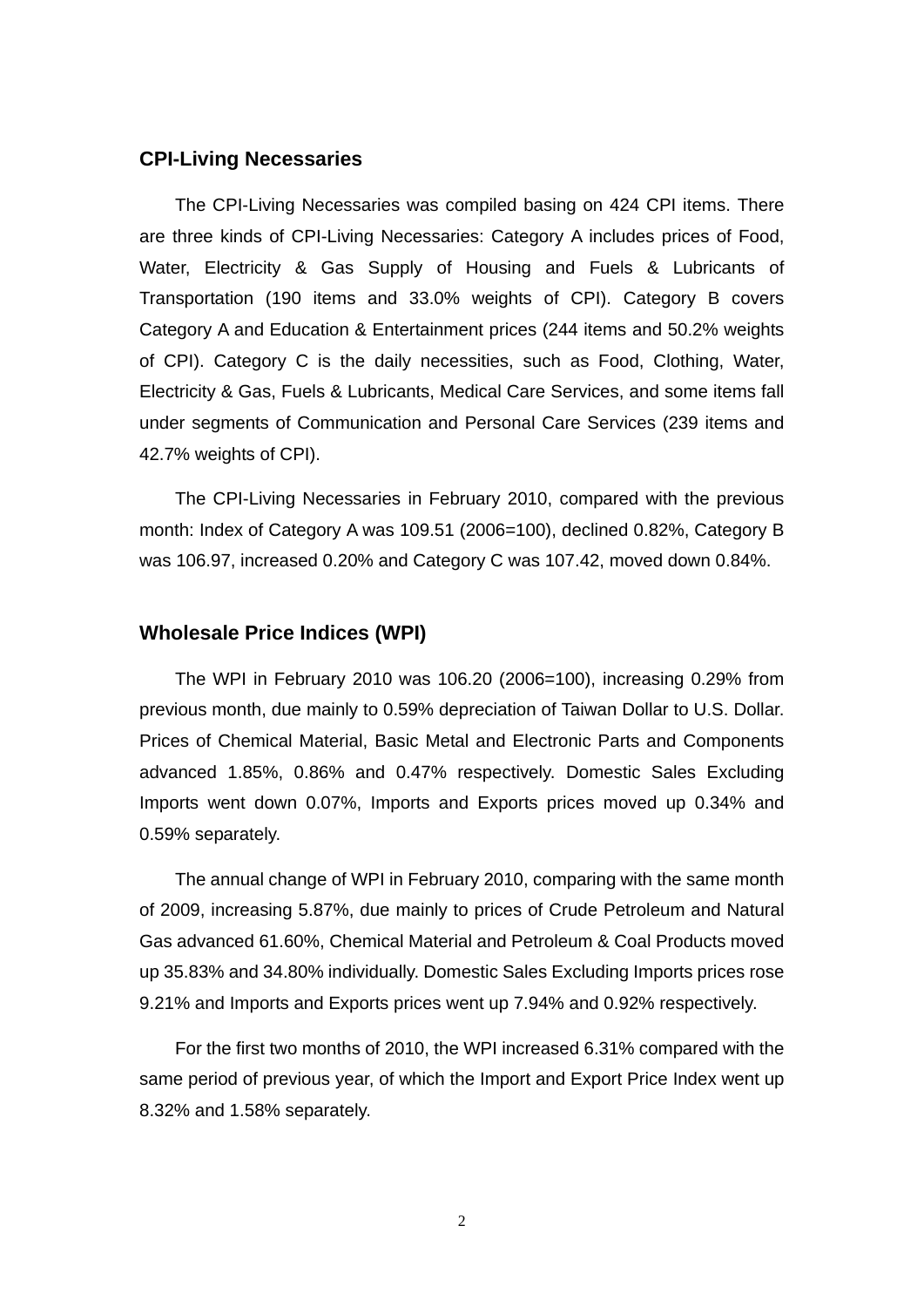

#### **Statistical Tables**

Table1 The Changes of Consumer Price Indices Table2 The Changes of Wholesale Price Indices Table3 The Changes of Import Price Indices Table4 The Changes of Export Price Indices

#### **For Further Information:**

*Statistics Database:* http://eng.stat.gov.tw/ *DGBAS* news releases on the Internet: http://eng.dgbas.gov.tw/ *Tel:* +886-2-23803449; *Fax:* +886-2-23803465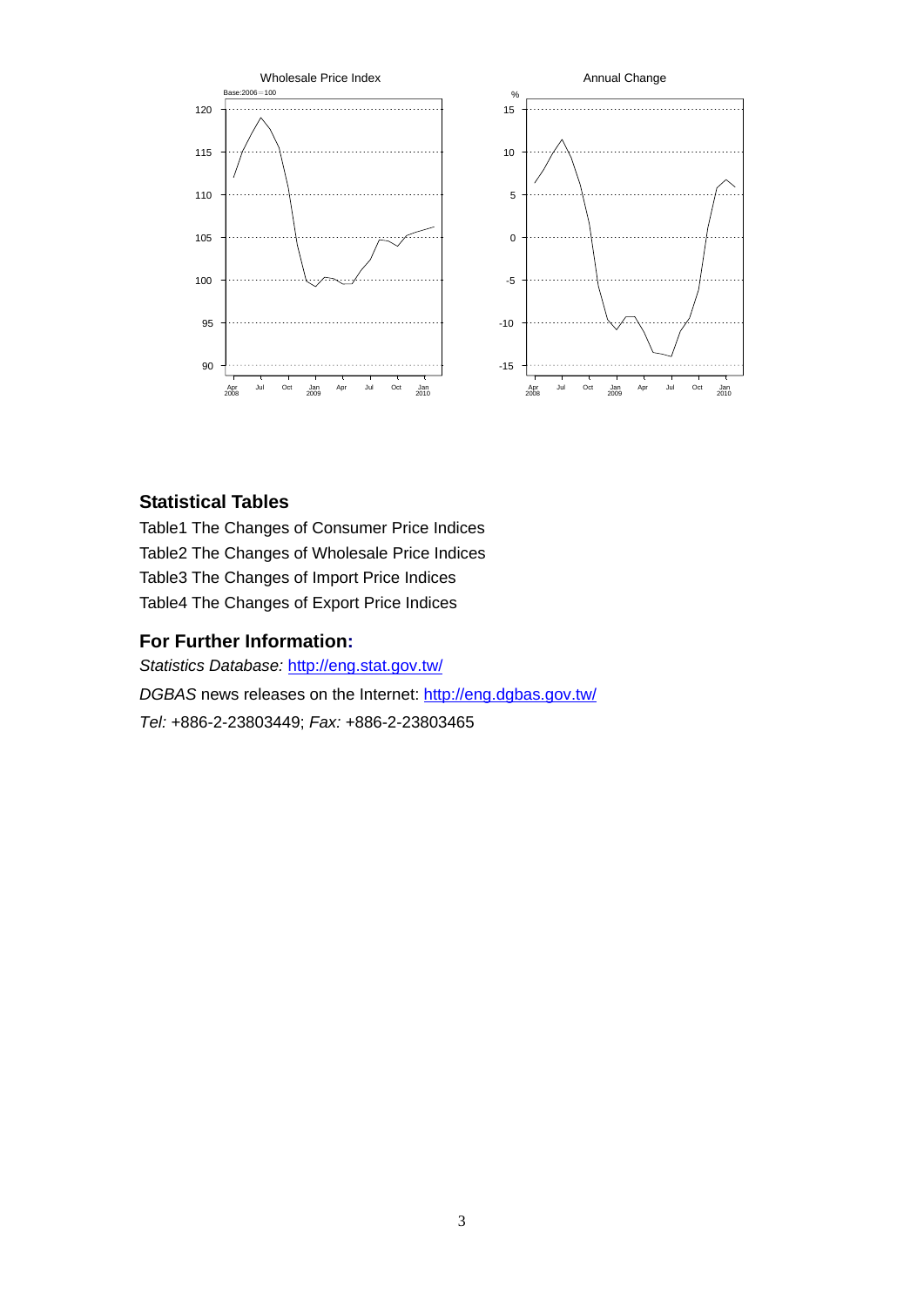## Table 1 The Changes of Consumer Price Indices

Feb. 2010

|                                                                         | Weight   | Index of     | Compared | Compared    | The First Two    |
|-------------------------------------------------------------------------|----------|--------------|----------|-------------|------------------|
|                                                                         | $(\%0)$  | Feb. 2010    | with     | with the    | Months of 2010   |
|                                                                         |          | $(2006=100)$ | Previous | Same        | Compared with    |
| Groups                                                                  |          |              | Month    | Month of    | the Same Period  |
|                                                                         |          |              | (% )     | Previous    | of Previous Year |
|                                                                         |          |              |          |             |                  |
|                                                                         |          |              |          | Year $(\%)$ | (% )             |
| General Index                                                           | 1,000.00 | 105.26       | 0.53     | 2.35        | 1.30             |
| <b>Basic Group</b>                                                      |          |              |          |             |                  |
| 1. Food                                                                 | 260.82   | 109.80       | $-0.47$  | 1.61        | 0.70             |
| Meat                                                                    | 23.08    | 122.36       | 2.30     | 2.38        | 1.03             |
| Fish & Shellfish                                                        | 16.71    | 137.36       | 7.12     | 10.92       | 5.51             |
| Vegetables                                                              | 24.81    | 77.26        | $-5.21$  | 12.80       | 5.92             |
| Fruits                                                                  | 27.59    | 99.72        | $-8.10$  | 7.08        | 5.12             |
| 2. Clothing                                                             | 41.72    | 101.32       | $-4.42$  | 3.50        | 3.81             |
| Garments                                                                | 26.97    | 97.69        | $-6.09$  | 4.48        | 4.32             |
| 3. Housing                                                              | 279.47   | 103.67       | 1.82     | 1.92        | 0.23             |
| <b>Residential Rent</b>                                                 | 185.40   | 100.52       | 0.00     | $-0.19$     | $-0.20$          |
| Household Operations                                                    | 14.53    | 130.87       | 36.54    | 35.77       | 1.27             |
| Water, Electricity & Gas Supply                                         | 36.87    | 108.12       | 0.06     | 3.54        | 3.93             |
| 4. Transportation & Communication                                       | 140.42   | 103.06       | $-0.67$  | 6.16        | 6.43             |
| Fuels & Lubricants                                                      | 32.55    | 109.78       | $-4.49$  | 25.87       | 31.17            |
| Transportation & Communication Services                                 | 80.30    | 102.39       | 0.87     | 0.37        | $-0.53$          |
| and Vehicle Parts                                                       |          |              |          |             |                  |
| 5. Medicines & Medical Care                                             | 47.41    | 106.97       | $-0.03$  | 0.45        | 0.57             |
| Medical Care Services                                                   | 33.02    | 103.39       | 0.03     | 1.30        | 1.45             |
| Medicines & Health Food                                                 | 10.62    | 120.76       | $-0.04$  | $-1.30$     | $-1.22$          |
| 6. Education & Entertainment                                            | 171.48   | 101.41       | 2.38     | 0.81        | $-1.40$          |
| <b>Educational Expense</b>                                              | 111.25   | 98.65        | 0.10     | $-1.49$     | $-1.62$          |
| Entertainment Expense                                                   | 60.22    | 106.43       | 6.50     | 4.96        | $-1.01$          |
| 7. Miscellaneous                                                        | 58.68    | 109.21       | 0.91     | 4.44        | 4.30             |
| Tobacco & Betelnut                                                      | 14.65    | 127.98       | 0.34     | 19.97       | 20.61            |
| <b>Personal Care Services</b>                                           | 14.78    | 98.76        | 2.19     | $-1.11$     | $-1.09$          |
| Commodity and Service Groups                                            |          |              |          |             |                  |
| 1. Commodity                                                            | 437.11   | 105.75       | $-1.13$  | 3.52        | 3.28             |
| (Excluding Food)                                                        | 264.95   | 103.42       | $-1.27$  | 4.05        | 4.54             |
| Non-durable Consumer Goods                                              | 299.12   | 109.82       | $-0.92$  | 5.20        | 4.89             |
| (Excluding Food)                                                        | 126.96   | 110.69       | $-0.93$  | 8.65        | 9.77             |
| Semi-durable Consumer Goods                                             | 62.85    | 100.07       | $-3.15$  | 1.22        | 1.39             |
| <b>Durable Consumer Goods</b>                                           | 75.14    | 92.87        | $-0.23$  | $-1.96$     | $-2.26$          |
| 2. Service                                                              | 562.89   | 104.62       | 1.86     | 1.44        | $-0.22$          |
| Food                                                                    | 88.66    | 110.95       | 0.40     | $-0.51$     | $-0.82$          |
| Housing                                                                 | 209.54   | 102.66       | 2.46     | 2.19        | $-0.13$          |
| Transportation & Communication                                          | 76.99    | 102.00       | 0.92     | 0.43        | $-0.51$          |
| <b>Medical Care</b>                                                     | 33.02    | 103.39       | 0.03     | 1.30        | 1.45             |
| Education & Entertainment                                               | 129.64   | 106.88       | 3.12     | 2.73        | $-0.08$          |
| Miscellaneous                                                           | 23.83    | 98.95        | 1.35     | $-0.61$     | $-0.71$          |
| Special Groups                                                          |          |              |          |             |                  |
| General Index Excluding Fruits & Vegetables                             | 947.60   | 106.13       | 0.90     | 2.04        | 1.10             |
| General Index Excluding Food                                            | 739.18   | 103.55       | 0.91     | 2.63        | 1.53             |
| General Index Excluding Fruits, Vegetables,<br>Fish, Shellfish & Energy | 866.64   | 105.29       | 1.02     | 1.01        | $-0.06$          |

Note : Due to late reports and corrections by respondents all data are subject to revision 3 months after original publication.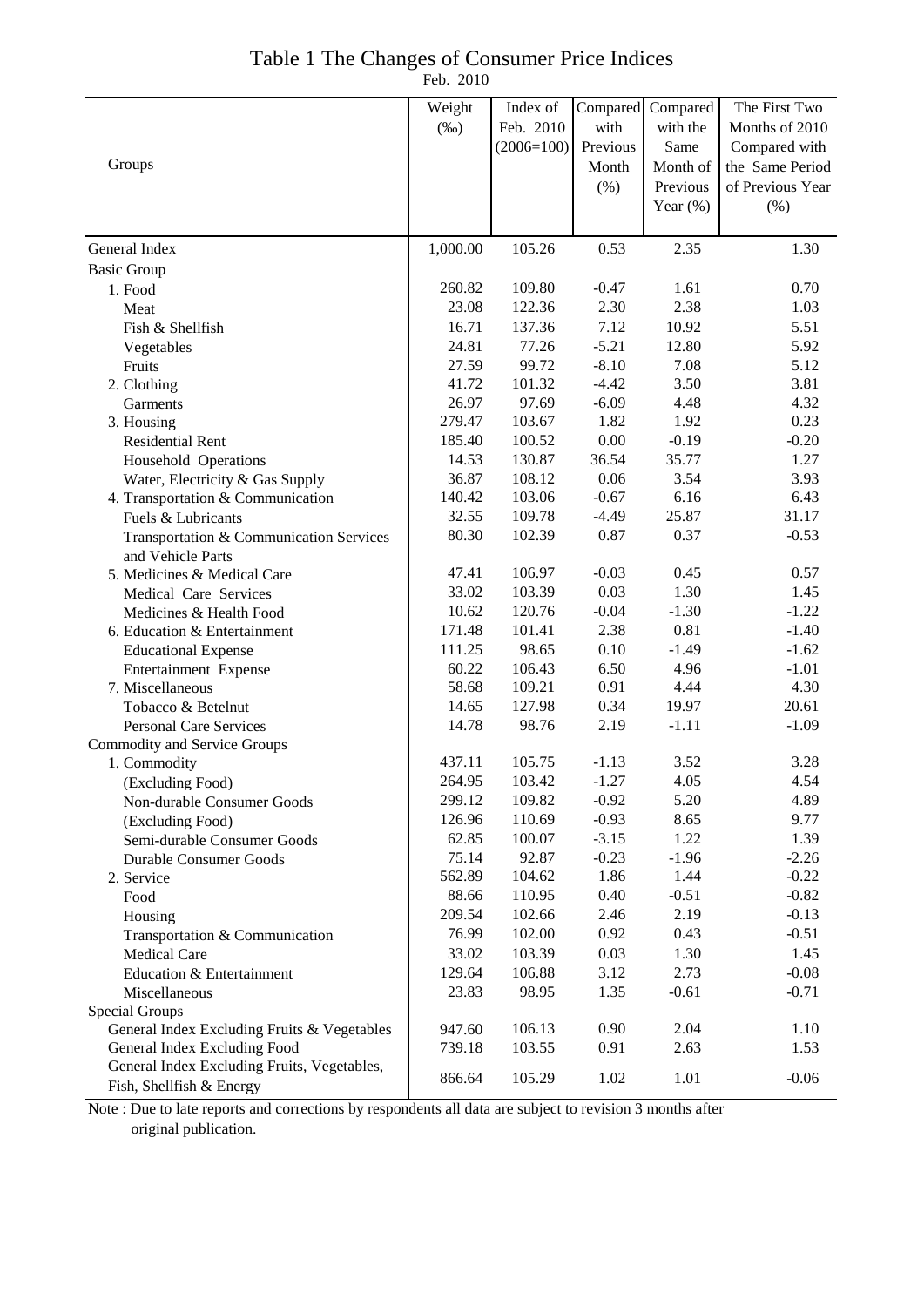# Table 2 The Changes of Wholesale Price Indices

Feb. 2010

| Groups                                           | Weight   | Index of Feb. | Compared | Compared          | The First Two    |
|--------------------------------------------------|----------|---------------|----------|-------------------|------------------|
|                                                  | $(\%0)$  | 2010          | with     | with the          | Months of 2010   |
|                                                  |          | $(2006=100)$  | Previous | Same              | Compared with    |
|                                                  |          |               | Month    | Month of          | the Same Period  |
|                                                  |          |               | (% )     | Previous          | of Previous Year |
|                                                  |          |               |          | Year $(\%)$       | (% )             |
| General Index                                    | 1,000.00 | 106.20        | 0.29     | $\overline{5.87}$ | 6.31             |
| Domestic Sales Excluding Imports                 | 307.86   | 109.45        | $-0.07$  | 9.21              | 9.39             |
| Imports                                          | 327.09   | 112.13        | 0.34     | 7.94              | 8.32             |
| Exports                                          | 365.05   | 96.53         | 0.59     | 0.92              | 1.58             |
| <b>Basic Group</b>                               |          |               |          |                   |                  |
| 1. Agriculture, Forestry, Fishing and Animal     |          |               |          |                   |                  |
| <b>Husbandry Products</b>                        | 27.15    | 123.63        | $-2.18$  | 6.41              | 5.33             |
| (1) Farm Products                                | 12.87    | 110.97        | $-6.45$  | 7.23              | 5.88             |
| (2) Poultry & Livestock Products                 | 6.60     | 133.44        | $-0.34$  | 2.46              | 2.41             |
| (3) Forest Products                              | 0.41     | 115.98        | 5.71     | 13.52             | 7.74             |
| (4) Fishery Products                             | 7.27     | 136.13        | 2.74     | 8.53              | 7.07             |
| 2. Quarrying and Minerals Products               | 57.59    | 122.37        | $-1.93$  | 29.56             | 30.07            |
| (1) Crude Petroleum and Natural Gas              | 45.78    | 119.15        | $-3.12$  | 61.60             | 64.70            |
| (2) Sand, Stone and Clay Quarrying               | 2.56     | 106.16        | $-0.44$  | $-9.84$           | $-10.77$         |
| (3) Other Minerals Products                      | 9.25     | 146.50        | 2.69     | $-23.21$          | $-25.81$         |
| 3. Manufacturing Products                        | 890.99   | 103.42        | 0.57     | 4.43              | 4.90             |
| $(1)$ Foods                                      | 18.50    | 124.33        | 0.60     | 6.44              | 5.94             |
| (2) Beverages                                    | 5.34     | 104.09        | 0.31     | 0.89              | 0.96             |
| (3) Tobaccos                                     | 2.49     | 116.96        | 0.08     | 12.73             | 12.94            |
| (4) Textile Products                             | 21.67    | 110.61        | 0.23     | 2.15              | 2.88             |
| (5) Wearing Apparel and Clothing Accessories     | 4.65     | 98.59         | 0.72     | $-4.10$           | $-3.56$          |
| (6) Leather, Fur and Related Products            | 4.97     | 107.74        | 1.26     | 1.74              | 1.52             |
| (7) Wood and Bamboo Products                     | 2.15     | 108.08        | 0.77     | $-1.03$           | $-1.10$          |
| (8) Pulp, Paper, Paper Products & Printed Matter | 15.11    | 114.92        | 1.91     | 7.71              | 6.40             |
| (9) Petroleum & Coal Products                    | 54.63    | 117.71        | $-2.19$  | 34.80             | 39.58            |
| (10)Chemical Material                            | 91.92    | 114.56        | 1.85     | 35.83             | 37.77            |
| (11) Chemical Products and Medical Goods         | 28.00    | 108.69        | 0.33     | $-4.03$           | $-3.71$          |
| (12) Rubber & Plastic Products                   | 22.42    | 111.82        | 0.60     | $-1.45$           | $-1.28$          |
| (13) Non-metallic Mineral Products               | 13.93    | 107.73        | 0.36     | $-8.87$           | $-9.19$          |
| $(14)$ Basic Metal                               | 84.77    | 111.49        | 0.86     | 18.42             | 16.32            |
| (15) Fabricated Metal Products                   | 42.26    | 108.64        | 0.74     | $-1.12$           | $-1.29$          |
| (16) Electronic Parts and Components             | 261.17   | 81.60         | 0.47     | $-5.06$           | $-4.29$          |
| (17) Computer, Electronic and Optical Products   | 64.22    | 83.07         | 0.59     | $-9.05$           | $-8.34$          |
| (18) Electrical Equipment                        | 34.70    | 108.15        | 0.85     | 7.86              | 8.09             |
| (19) Machinery and Equipment                     | 67.61    | 110.50        | 0.96     | $-5.36$           | $-5.23$          |
| (20) Transport Equipment and Parts               | 34.78    | 107.43        | 0.20     | $-2.52$           | $-2.54$          |
| (21) Furniture and Fixtures                      | 5.20     | 106.15        | 0.43     | $-7.58$           | $-6.92$          |
| (22) Miscellaneous Products                      | 10.51    | 106.71        | 1.25     | $-4.41$           | $-4.00$          |
| 4. Water Supply, Electricity & Gas               | 24.28    | 124.99        | 0.04     | 3.01              | 3.55             |
| By Stage of Processing                           |          |               |          |                   |                  |
| 1.Raw Materials                                  | 138.48   | 127.54        | $-0.12$  | 29.22             | 30.01            |
| 2. Intermediate Materials                        | 356.29   | 108.25        | 0.39     | 4.73              | 4.88             |
| 3. Finished Goods                                | 140.17   | 107.79        | $-0.19$  | 0.00              | 0.25             |
| (1) Capital Goods                                | 53.38    | 108.13        | 0.97     | $-4.57$           | $-4.36$          |
| (2) Consumer Goods                               | 86.79    | 107.11        | $-0.89$  | 3.05              | 3.30             |
| Special Groups                                   |          |               |          |                   |                  |
| <b>Domestic Sales</b>                            | 634.95   | 110.59        | 0.14     | 8.55              | 8.83             |
| <b>Domestic Products</b>                         | 672.91   | 103.21        | 0.26     | 4.81              | 5.27             |
| Non-Heavy Chemical Industrial Products           | 166.01   | 110.12        | 0.66     | $-0.01$           | 0.16             |
| Heavy Chemical Industrial Products               | 724.98   | 101.93        | 0.55     | 5.64              | 6.17             |

Note:Due to late reports and corrections by respondents all data are subject to revision 3 months after original publication.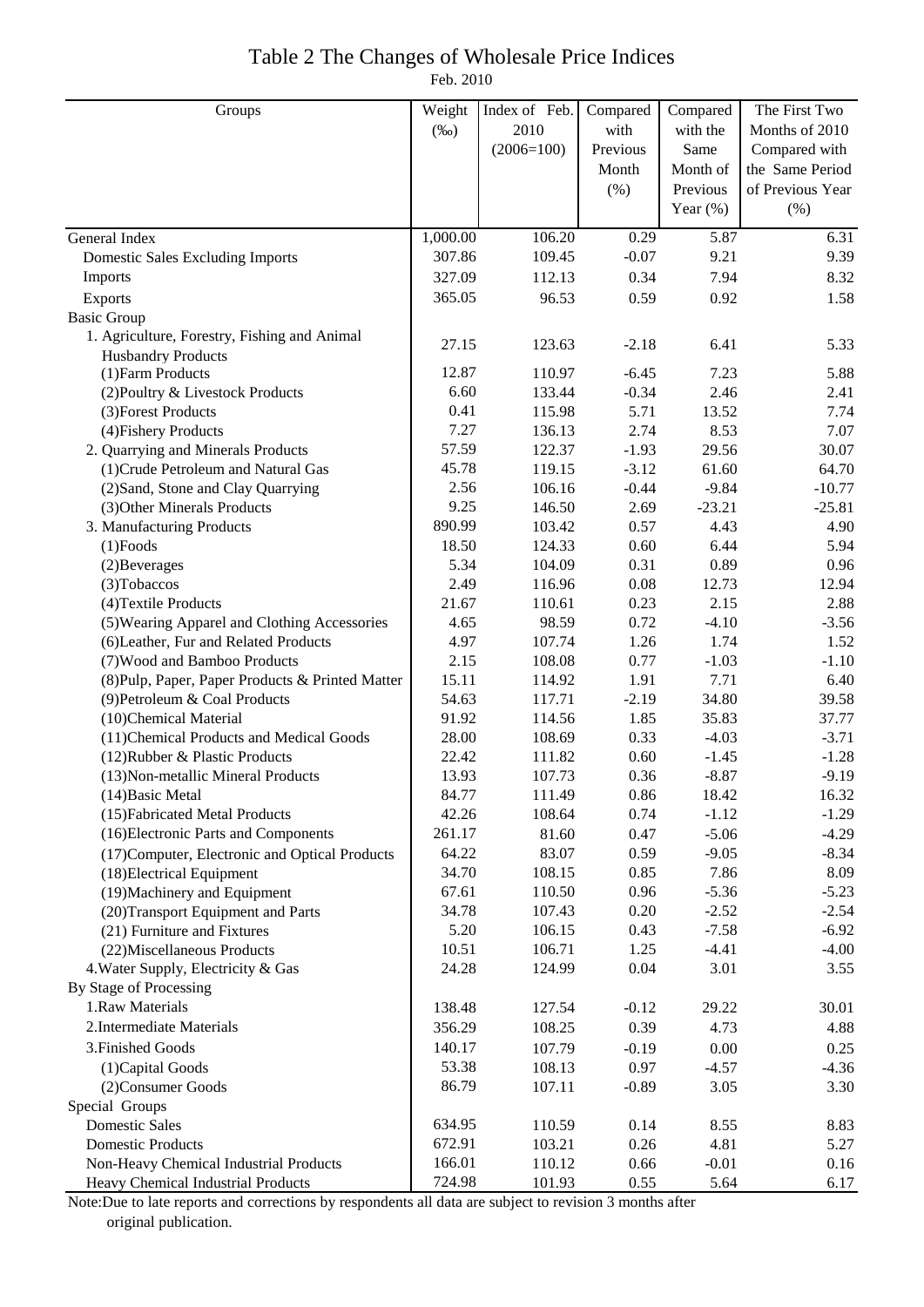## Table 3 The Changes of Import Price Indices

Feb. 2010

| Groups                                                | Weight<br>$(\%0)$ | Index of<br>Feb. 2010<br>$(2006=100)$ | Compared<br>with<br>Previous<br>Month<br>(% ) | Compared<br>with the<br>Same<br>Month of<br>Previous<br>Year $(\%)$ | The First<br>Two Months<br>of 2010<br>Compared<br>with the<br>Same Period<br>of Previous<br>Year $(\%)$ |
|-------------------------------------------------------|-------------------|---------------------------------------|-----------------------------------------------|---------------------------------------------------------------------|---------------------------------------------------------------------------------------------------------|
| Basic Group (on N.T.D. Basis)                         |                   |                                       |                                               |                                                                     |                                                                                                         |
| General Index                                         | 1,000.00          | 112.13                                | 0.34                                          | 7.94                                                                | 8.32                                                                                                    |
| 1. Animal, Vegetable Products & Prepared<br>Foods     | 34.64             | 135.06                                | 0.22                                          | 10.24                                                               | 10.26                                                                                                   |
| 2. Mineral Products & Nonmetallic Mineral<br>Products | 208.51            | 125.95                                | $-1.35$                                       | 30.61                                                               | 31.64                                                                                                   |
| 3. Textiles & Textile Articles                        | 13.85             | 113.36                                | 3.01                                          | 3.17                                                                | 2.51                                                                                                    |
| 4. Wood, Paper, Pulp & Articles Thereof               | 17.93             | 112.66                                | 2.18                                          | 3.81                                                                | 2.80                                                                                                    |
| 5.Chemicals, Plastics, Rubber & Articles<br>Thereof   | 147.68            | 113.67                                | 1.17                                          | 11.19                                                               | 11.67                                                                                                   |
| 6. Primary Metals & Articles Thereof                  | 118.38            | 111.65                                | 0.22                                          | 20.53                                                               | 19.18                                                                                                   |
| 7. Machinery, Optical & Precision Instruments         | 166.28            | 112.53                                | 1.40                                          | $-4.98$                                                             | $-4.88$                                                                                                 |
| 8. Electronic Machinery                               | 258.41            | 86.28                                 | 0.36                                          | $-6.47$                                                             | $-5.55$                                                                                                 |
| 9. Transportation Equipment & Parts                   | 21.11             | 121.54                                | 2.50                                          | $-0.86$                                                             | $-1.74$                                                                                                 |
| 10. Miscellaneous Products                            | 13.21             | 116.68                                | 1.23                                          | 2.44                                                                | 2.86                                                                                                    |
| Basic Group (on U.S.D. Basis)                         |                   |                                       |                                               |                                                                     |                                                                                                         |
| General Index                                         | 1,000.00          | 113.77                                | $-0.25$                                       | 15.30                                                               | 14.34                                                                                                   |
| 1. Animal, Vegetable Products & Prepared<br>Foods     | 34.64             | 137.06                                | $-0.38$                                       | 17.77                                                               | 16.38                                                                                                   |
| 2. Mineral Products & Nonmetallic Mineral<br>Products | 208.51            | 127.74                                | $-1.93$                                       | 39.52                                                               | 38.93                                                                                                   |
| 3. Textiles & Textile Articles                        | 13.85             | 115.00                                | 2.40                                          | 10.20                                                               | 8.21                                                                                                    |
| 4. Wood, Paper, Pulp & Articles Thereof               | 17.93             | 114.32                                | 1.58                                          | 10.89                                                               | 8.51                                                                                                    |
| 5.Chemicals, Plastics, Rubber & Articles<br>Thereof   | 147.68            | 115.35                                | 0.58                                          | 18.77                                                               | 17.88                                                                                                   |
| 6. Primary Metals & Articles Thereof                  | 118.38            | 113.36                                | $-0.39$                                       | 28.75                                                               | 25.78                                                                                                   |
| 7. Machinery, Optical & Precision Instruments         | 166.28            | 114.15                                | 0.79                                          | 1.49                                                                | 0.41                                                                                                    |
| 8. Electronic Machinery                               | 258.41            | 87.53                                 | $-0.24$                                       | $-0.10$                                                             | $-0.28$                                                                                                 |
| 9. Transportation Equipment & Parts                   | 21.11             | 123.29                                | 1.89                                          | 5.90                                                                | 3.73                                                                                                    |
| 10. Miscellaneous Products                            | 13.21             | 118.37                                | 0.63                                          | 9.43                                                                | 8.59                                                                                                    |

Note: Due to late reports and corrections by respondents all data are subject to revision 3 months after original publication.